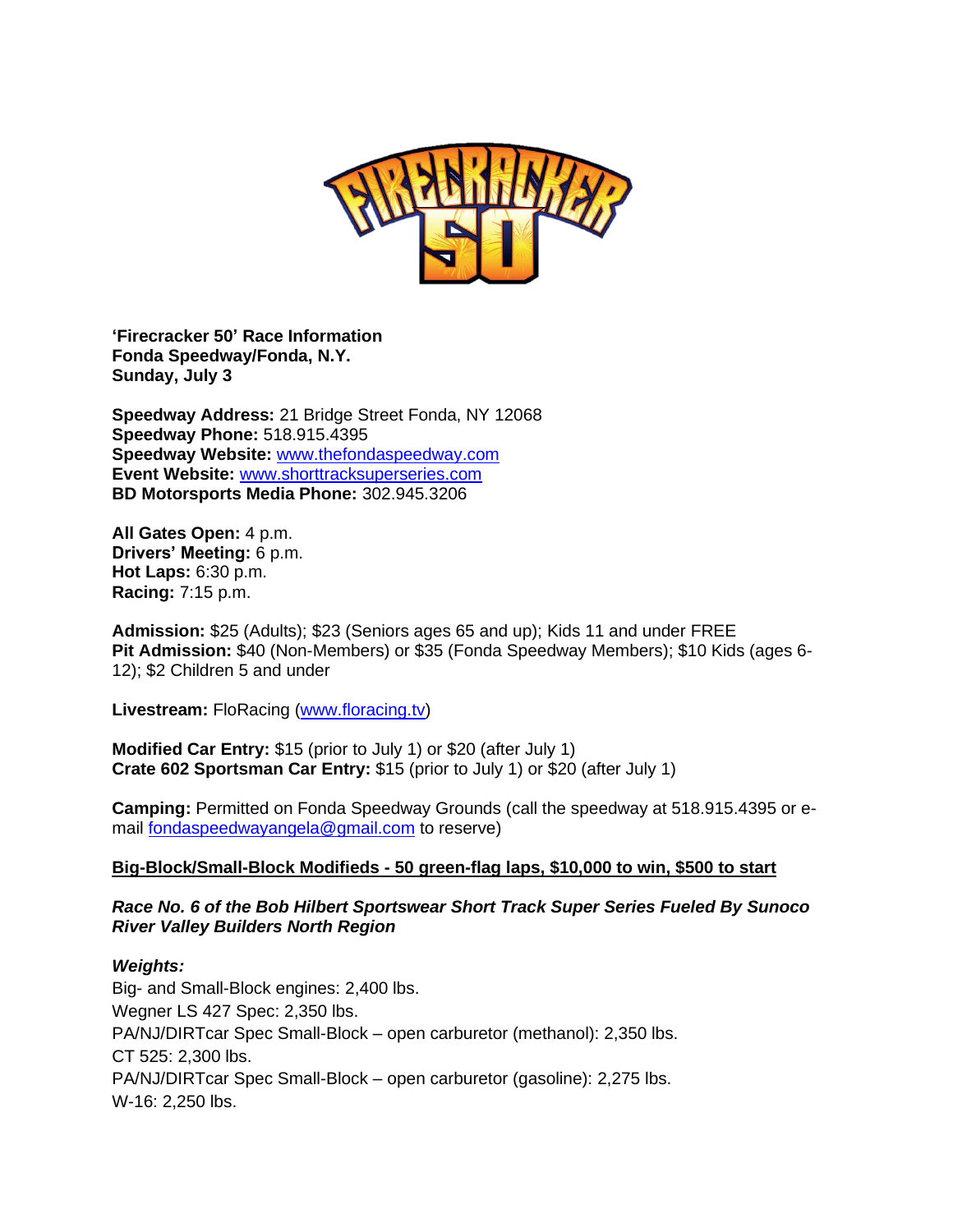*\*All weights are track-scale pounds, taken post-race with driver in car*

*\*No small-block engine can surpass 450 cubic inches. Steel-blocks only with exception of combinations noted above.* 

# *Tires:*

*Right-Rear:* American Racer 48 compound or harder or Hoosier D300 or harder (any track/series stamp)

*Left-Rear:* American Racer 44 compound or harder or Hoosier D300 or harder (any track/series stamp)

*Right-Front:* American Racer 33 compound or harder or Hoosier D300 or harder (any track/series stamp)

*Left-Front:* American Racer 33 compound or harder or Hoosier D300 or harder (any track/series stamp)

*\*Standard chain-link Modified tires only; no block-tread tires; no 49 compound American Racers \*For Hoosier tires: must run two on the front, two on the back, or all four*

## *Body Rules:*

Sail panels are permitted at this event. Sail panels must be even and mirror each other in size and shape, side-for-side. Maximum height when measured from the ground is 65 inches. Sail panels must extend no further forward than the rear of the driver's seat and no further back than the end of the quarter-panel. *There will be no alterations (louvers, cut-outs, etc.) permitted to the sail panels*. A roof spoiler/wickerbill, no taller than four inches, is permitted.

All other Short Track Super Series Fueled By Sunoco body rules will be in effect at this event.

## *Qualifying:*

Heat-race lineups will be determined via a draw for position at the pre-race drivers' meeting. Top qualifiers will transfer to the redraw; other remaining qualifiers go to the main event. Consolations, with top finishers transferring, will set the remainder of the 24-car starting field. Heats and consolations are 8 laps in distance. The highest two drivers in current 2022 STSS Modified North Region points unable to qualify will be added as provisional starters (*half green money*). The highest driver in Fonda Speedway 2022 Modified points will be added as a "buy-in" provisional starter (*relinquish green flag money).* 

## *Qualifying:*

For general and safety rules, reference the Short Track Super Series Fueled By Sunoco general operating procedures[.https://shorttracksuperseries.com/wp](https://shorttracksuperseries.com/wp-content/uploads/2022/01/2022STSSModNorthRules.pdf)[content/uploads/2022/01/2022STSSModNorthRules.pdf](https://shorttracksuperseries.com/wp-content/uploads/2022/01/2022STSSModNorthRules.pdf)

*AMB transponders are required at this event.*

One-way radios are mandatory. The frequency is 454.000.

## **STSS Crate 602 Sportsman 30 green-flag laps, \$2,000 to win, \$125 to start**

*Race No. 4 of the Bob Hilbert Sportswear Fueled By Sunoco Crate 602 Sportsman Precision Hydraulic & Oil North Region*